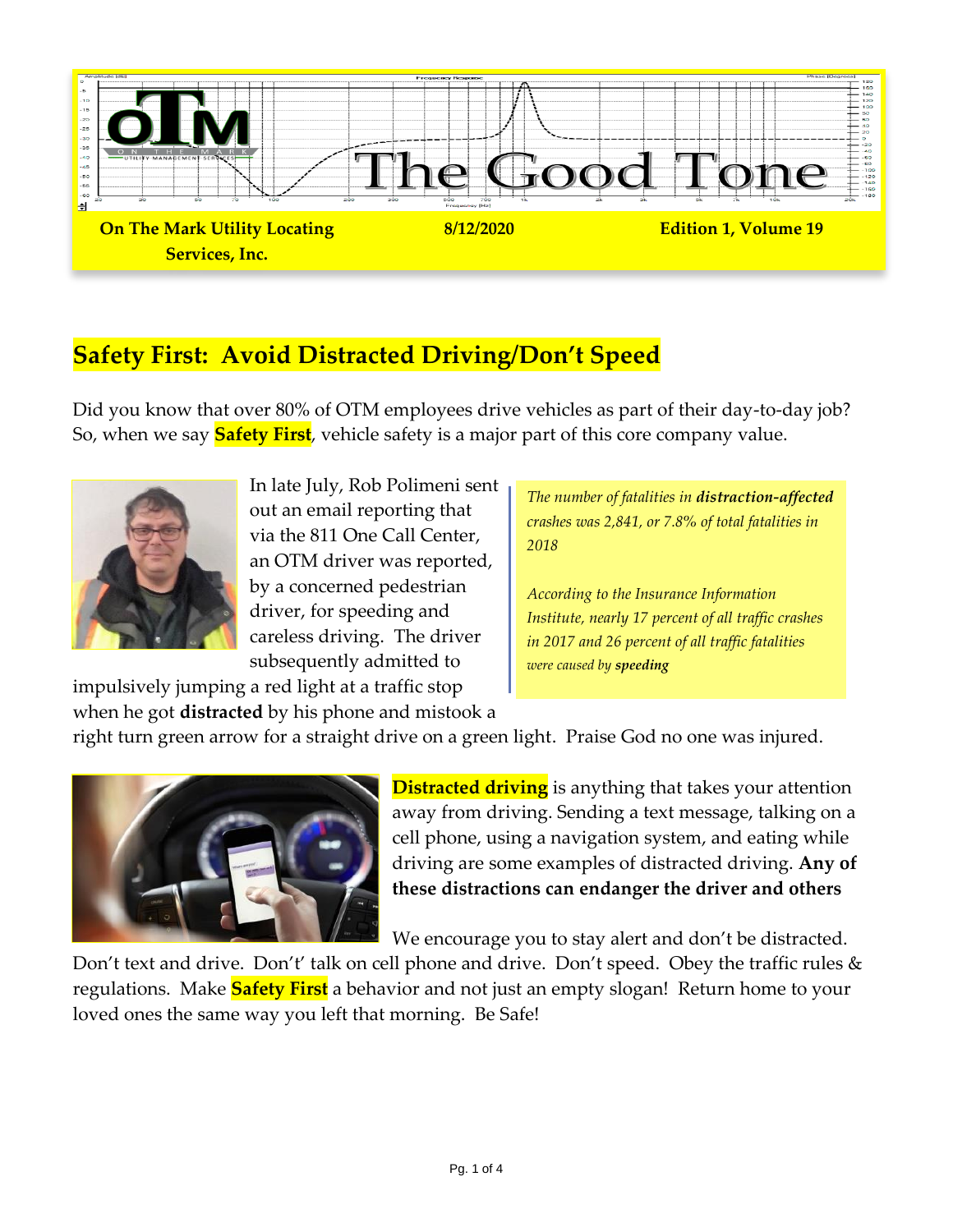# **NEW BUSINESS: Avangrid City of Rochester Locating**

Back in March of 2019, Wayne and John worked on an unsolicited proposal for OTM to do gas & electric utility locating for Avangrid for the city of Rochester. The request for quote (RFQ) that Avangrid had issued included a 3 year locating program for all of RG&E and NYSEG. Both of these <u>op</u>erating companies or OPCOs represent over 200,000 811 tickets per year! We were only seeking to support about 15,000 tickets per year or 7.5% of this total.

Avangrid did not consider or give us a response to our proposal. The facilities locating program was subsequently awarded to USIC in early 2020. As things would work out however, by June of this year, USIC were having problems with both damages and more so with keeping up with overall ticket volume. They had hundreds of delayed tickets in the city of Rochester alone. Avangrid reached out to OTM and asked if we could help. We reviewed, updated, and resubmitted a proposal, and it was accepted!

Within a 2-week period of time, a team consisting of Wayne Coleman, Joe Villella, Jaqualine Harrison, Chris Lofton, Julie Varela, and John Bryant, and lead by Austin Okwudili put together this new program. In 2 weeks, this team Northeast Gas Association (NGA) operator qualified incl. a physical exams a number of existing



employees, interviewed & hired new employees, purchased RF equipment and locating supplies, leased new vehicles, and configured a new ticket management systems for the program, along with signing a contract and setting up all of the backend finance & accounting. Yes, that's right. We did it all in 2 weeks and launched the program which has now processed almost 2,000 tickets or about 100 tickets/day. One of the strengths of small companies is the ability to move quickly and we demonstrated this quickness and agility on this new program.



This new program is led by Joe Villella and supported by Joe Piccaretto, Brandon Paralez, Lorenzo Davis, and Chad Irwin (not shown in photo on left). This core locating team will be supported by Wayne who did this many years ago with one arm tied behind his back. Lol. Also, we are developing a back up team that will consist of Adam Banks, Rob Polimeni, and Daniel Sasu.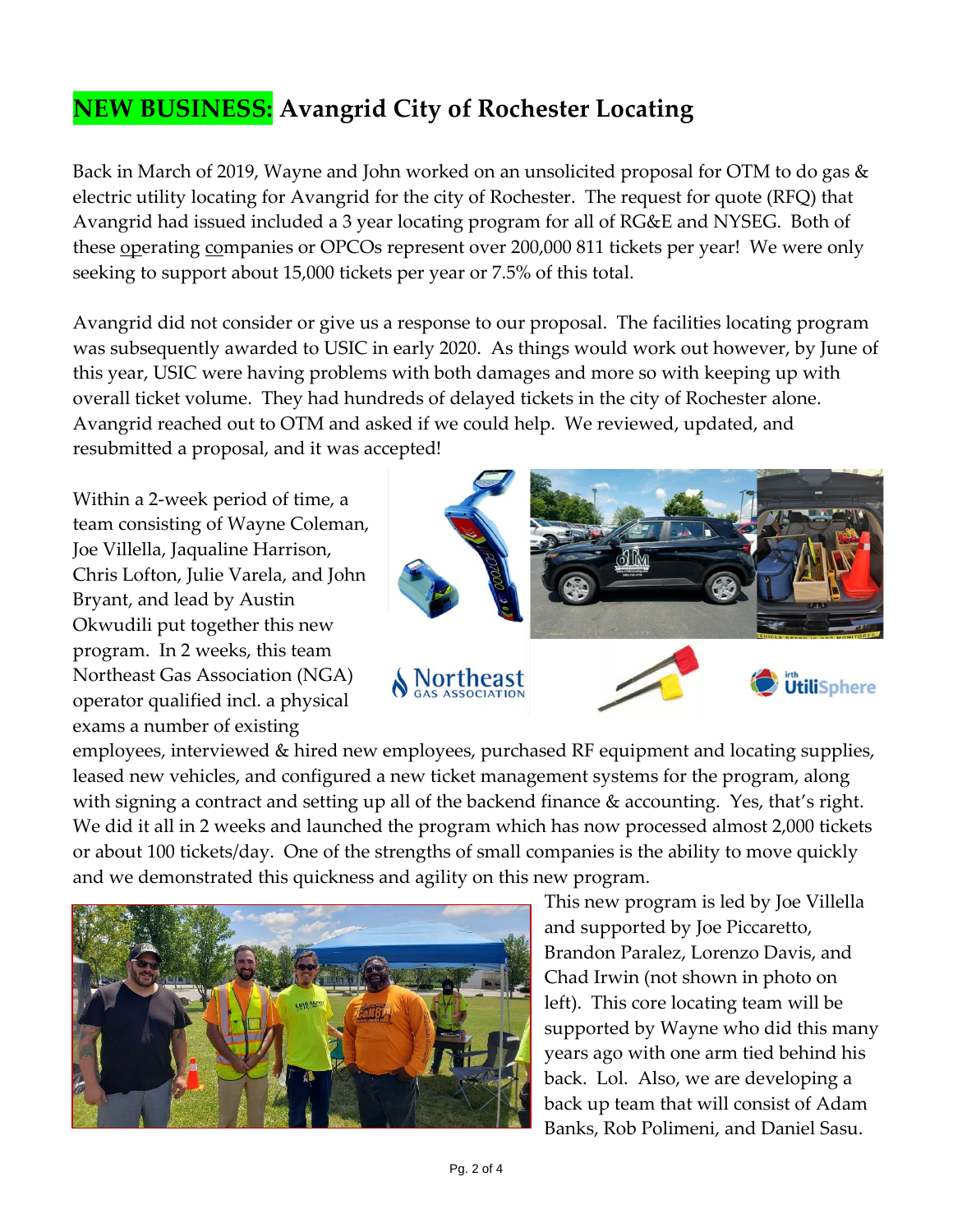Other employees may be trained in developed in one-call locating to back up the program as well. Austin did the project management and will continue to support program relative to IT/IS (computers, tablets, and cell phones) along with UtiliSphere (our ticket management system). He will also identify and implement various process improvement initiatives.

The new team is off to a good start and we look forward to a successful program and hopefully one that can expand into a broader geographical area over the coming years.

### **New Vehicles**

Finally, our new vehicles have arrived! We ordered these vehicles back in February prior to the official hit of COVID-19 and it is now the end of July when we are taking receipt of these cars. Our Damage Prevention Vehicle (DPV) NYSEG employees have been patiently waiting for these cars since March.

Well these **Chevy Sonic LT RS** cars look absolutely awesome. While we did not request the LS sport package which includes a really cool body



design, flood lights, red highlighted seats, detailed red steering wheel stitching, and floor mats, we are happy to have it. Maybe God decided to bless us with these for the collective patience we demonstrated.

We think these may be the perfect car for the DPV program. They are much bigger and have more horsepower than the Chevy Sparks, also known as our toy cars. They has more space for our larger size employees but the general price point/lease payment amount and fuel efficiency of 26 city/ 34 highway makes them affordable in the context of the competitively bid DPV program.

Our general plan is to replace all current Chevy Sparks and Sonics with this vehicle.